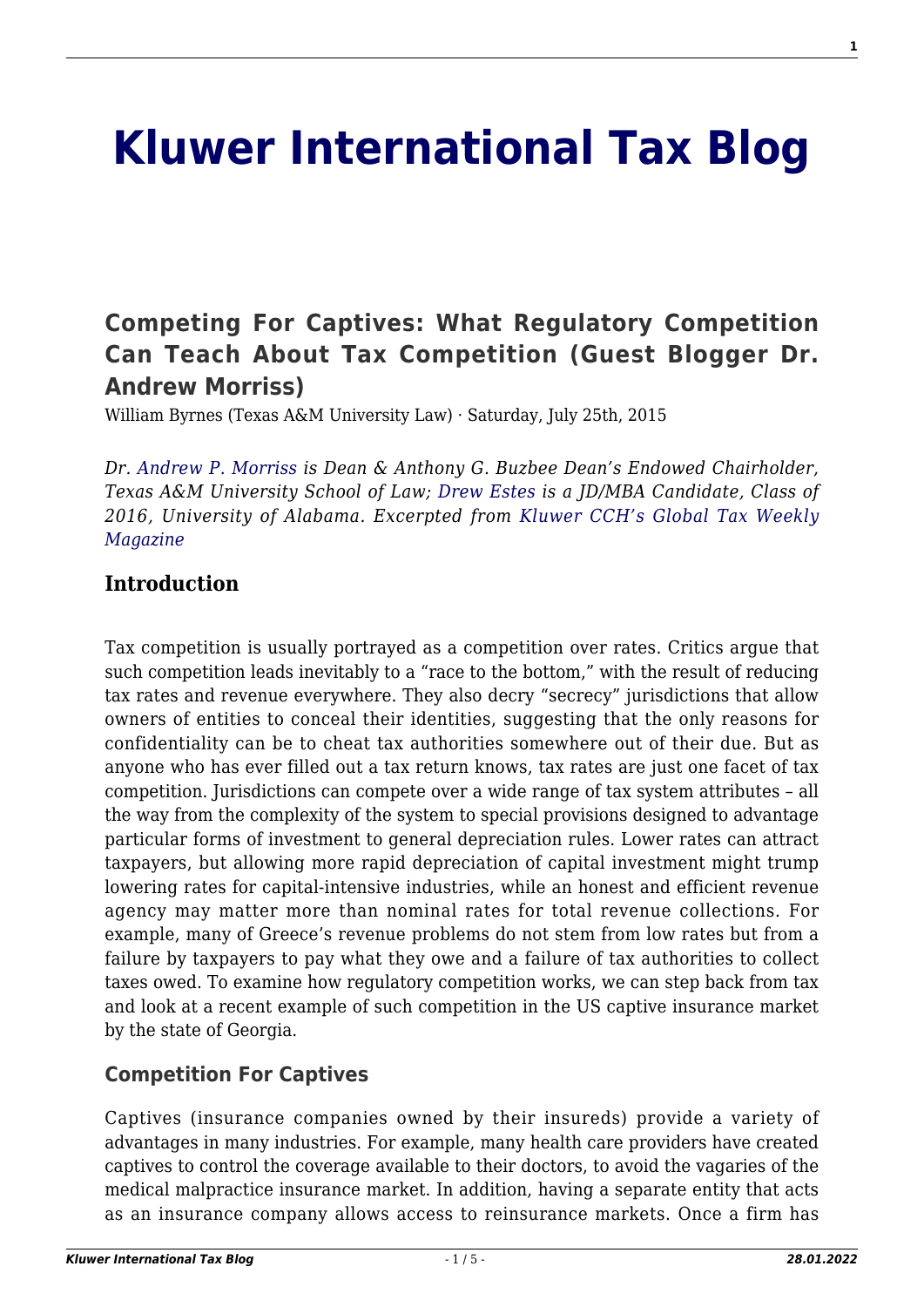decided to create a captive, it needs a jurisdiction in which to create the entity that will act as its insurer. Jurisdictions compete for this business, since the captives pay fees to their host jurisdictions and require services from accountants, lawyers, insurance managers, and other professionals, creating high quality employment within the host jurisdiction. How do jurisdictions compete for this desirable business?

All captive domiciles are not equal. Some heavy-hitter captive domiciles aggressively market their jurisdictions as captive paradises, and rightly so. For example, Vermont and Utah offer the latest risk-financing tools (*e.g.*, special purpose captives, protected cell captives, branch captives, *etc.*) at competitive prices, as well as knowledgeable and attentive captive regulators. The combination of low fees and a high quality regulator make the total cost of creating and operating a captive lower. As a result, they boast thriving captive industries, in terms of both professionals and captives. On the other hand, many captive domiciles are *de jure*domiciles only. Their captive statutes are outdated and, as a result, there are few captives registered and their insurance regulators lack expertise with captives.

### **Georgia's Increased Competition**

A recent entrant into the captive market is Georgia. While it does not (yet) offer the latest risk-financing tools, it does have knowledgeable captive regulators and plenty of captive professionals. Consequently, it currently has nine captives, placing it in the middle of the pack among domiciles. In an effort to improve its position, Georgia recently updated the Georgia Captive Insurance Company Act with the passage of House Bill 552 ("HB 522"). This update was the product of a joint effort by Georgia's Department of Insurance and a reinvigorated Georgia Captive Insurance Association.

HB 522 is a significant leap forward for Georgia's captive industry in a number of ways. For one, it significantly enhanced confidentiality by providing that all documentation "reasonably designated confidential" by a "pure" captive (a captive insuring or reinsuring only the risks of its parent and affiliates) "obtained by or submitted or disclosed to the Commissioner pursuant to [the Georgia Captive Insurance Company Act] … shall not be subject to subpoena … [or] made public." Second, HB 522 cut the capital requirements for "pure" captives in half, from USD500,000 to USD250,000. More importantly, however, HB 522 relieved Georgia captives from paying the general insurance premium tax rate of 2.25 percent and substituted a competitive premium tax rate of 0.4 percent on the first USD20m of direct premiums and 0.225 percent on the first USD20m of assumed reinsurance premiums without imposing a minimum premium tax. HB 522 did not create provisions for sponsored, branch, or special purpose captive insurance companies. Georgia also does not have dedicated funds to finance a captive division within Georgia's Department of Insurance, due to state constitutional restrictions. (We've previously identified this as a key factor in the current market leader jurisdictions' success.)

According to Doug Butler and Anthony "Tony" Roehl, captive professionals intimately involved in the drafting and passage of HB 522, Georgia's current goals are quite different than those of domiciles like Vermont and Utah. Georgia recognized that captives have become a keystone of many corporate families' risk-financing toolkit.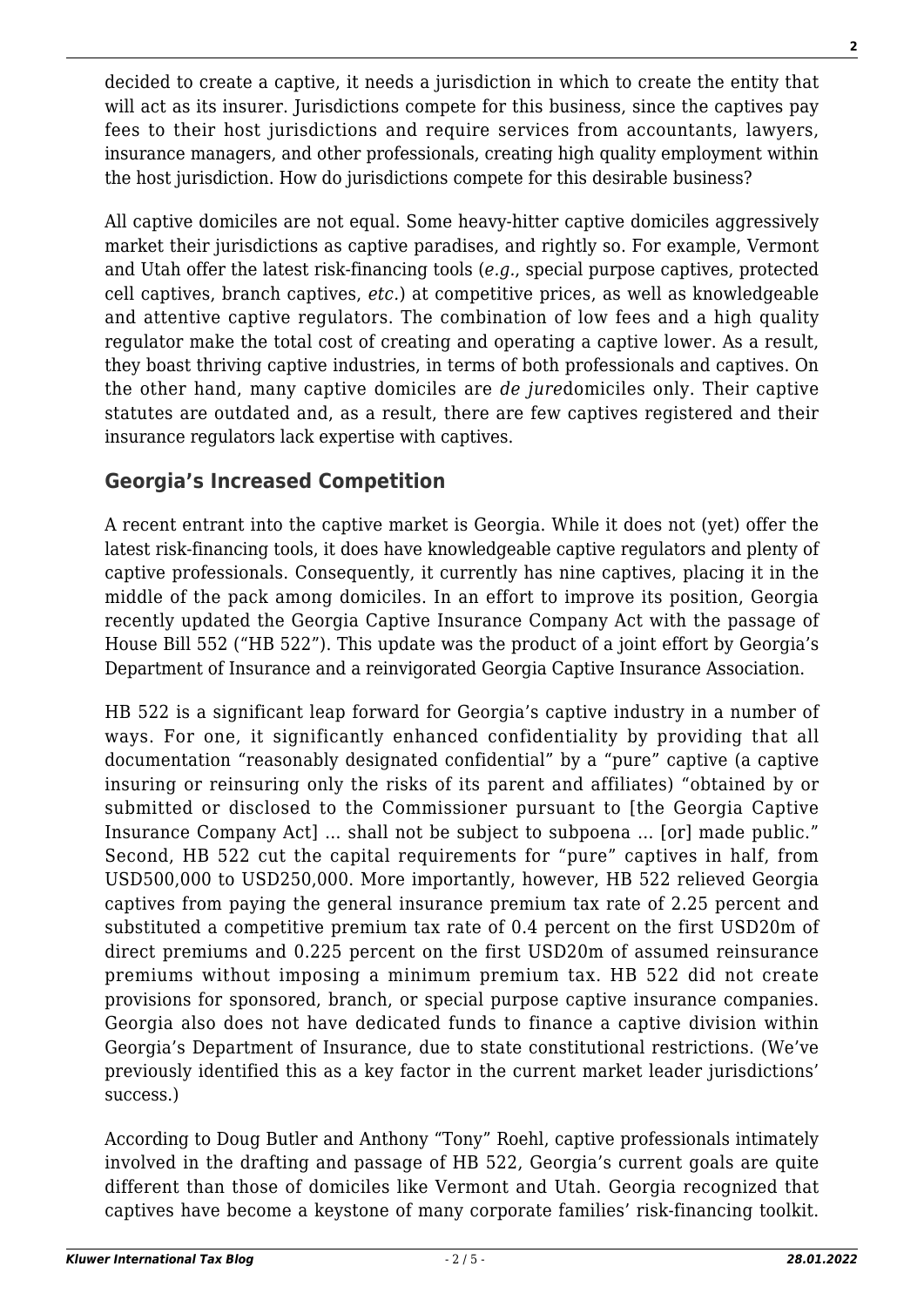Consequently, a business considering a move to Georgia must consider the effect such a move would have on its captive. By enhancing Georgia's captive regulatory structure and bringing more business to the state, Georgia hopes to lure more businesses to the state. In particular, dealing with knowledgeable regulators and professionals nearby is a significant advantage, since it reduces the corporate family's compliance costs if an issue arises with the captive. More significant, however, is the avoidance of selfprocurement taxes. With self-procurement taxes almost ubiquitous across jurisdictions, domiciling a captive within the domicile of its corporate family's principal place of business has significant tax advantages. In Georgia, for instance, the self-procurement tax is 4 percent when using an out-of-state captive to insure the risk of an entity headquartered in Georgia. Avoiding this tax by re-domiciling the corporate family's captive in Georgia will cut the corporate family's overall tax burden.

Georgia's efforts do involve cutting tax rates – but they also involve much more. Georgia recognized that having a regulator that kept costs down by building expertise was important. And it saw that bringing businesses to Georgia by facilitating modern business techniques like the use of captives as a risk management tool was a key to the state's overall economic growth. That growth will, in turn, bring in more revenue to the state. Georgia's new captive provisions thus sacrifice the revenue from the selfprocurement tax on premiums paid to out-of-state domiciled captives for a lower rate applied to purchases from Georgia-based captives. One could thus argue that Georgia has done just what the opponents of tax competition argue happens in a race to the bottom: cut tax rates and increased confidentiality.

## **A Means To A Larger End**

That's not quite the entire story, however. Georgia's captive goals are a means to a larger end: attracting business. Having an up-to-date captive statutory and regulatory framework is a necessary ingredient when courting businesses from outside the state. This is significant in several ways.

First, it illustrates the importance of the captive industry to businesses and, thus, the economy as a whole. Businesses are now demanding that domiciles offer an up-to-date captive regulatory framework at competitive prices. In other words, the captive industry's needs have become a necessary consideration in domicile competition. As a result, the captive industry's leverage with legislatures and regulators is increasing as captives become more entrenched within the business community. The industry's needs can no longer be viewed in the limited context of what the captive industry itself means to the domicile. Rather, its needs must be viewed within the broad context of the domicile's efforts to attract businesses generally. This should lead to better service from both legislatures and regulators.

Second, Georgia's efforts mean increased competition for the current top domestic captive domiciles like Vermont and Utah. As more domiciles attempt to enter the market, there will be more options for captive professionals and corporate decision makers. Some of that competition will aim at quality. But the self-procurement tax issue offers jurisdictions with large numbers of businesses located in them an opportunity. Domiciles such as Texas, for example, could change the national competitive playing field by imposing high self-procurement taxes for Texas-based **3**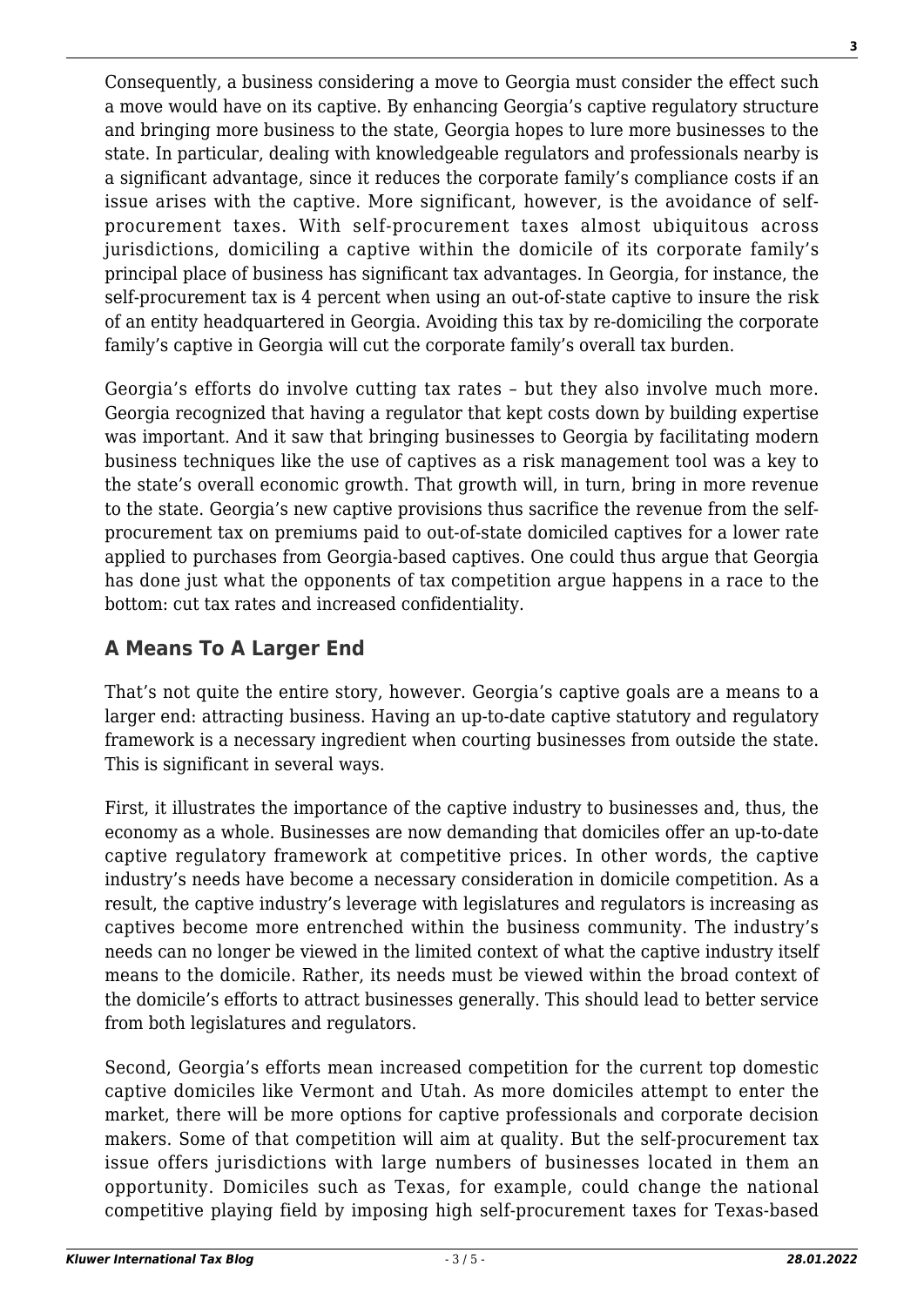entities buying insurance from non-Texas domiciled entities.

The key point is that Georgia's efforts illustrate how jurisdictions trade off along different margins in an effort to improve their overall welfare. Forgoing some selfprocurement tax revenue and spending more on its insurance regulator will bring Georgia (or so it hopes) more businesses domiciled there. That will increase business for Georgia accountants, lawyers and insurance managers (which will yield profits Georgia can tax). It will make growing a business (and so growing profits that can be taxed there) easier. Georgia thus hopes that reducing the costs of Georgia captives will ultimately boost its opportunities for state revenue, as well as increasing the wellbeing of Georgia residents employed by the businesses it lures to locate in Georgia.

Critics of tax competition often point to lowered tax rates on businesses as evidence of a "race to the bottom." But as this example shows, the competition among jurisdictions occurs across multiple margins. Picking out a single margin for analysis misses the bigger picture. Doing a dynamic policy analysis along multiple margins is much harder, and much less likely to yield a headline screaming that billions in revenue have been lost to tax authorities. It is less likely to help anti-competition NGOs raise donations. But unless we get the policy debate right, we'll miss out on the opportunities competition, whether in captive insurance regulation or tax policy, offers for promoting economic growth.

For Dr. Andrew Morriss' full article, see [Kluwer CCH's Global Tax Weekly Magazine](https://www.cchgroup.com/roles/corporations/international-solutions/research/global-tax-weekly-a-closer-look)

*To make sure you do not miss out on regular updates from the Kluwer International Tax Blog, please subscribe [here.](http://kluwertaxblog.com/newsletter/)*

#### **Kluwer International Tax Law**

The **2021 Future Ready Lawyer survey** showed that 77% of the legal professionals experience an increased importance of legal technology. Kluwer International Tax Law is an intuitive research platform for Tax Professionals leveraging Wolters Kluwer's top international content and practical tools providing answers. You can easily access the tool from every preferred location. Are you, as a Tax professional, ready for the future?

[Learn how](https://www.wolterskluwer.com/en/solutions/kluwertaxlaw?utm_source=kluwertaxblog&utm_medium=articleCTA&utm_campaign=article-banner) **[Kluwer International Tax Law](https://www.wolterskluwer.com/en/solutions/kluwertaxlaw?utm_source=kluwertaxblog&utm_medium=articleCTA&utm_campaign=article-banner)** [can support you.](https://www.wolterskluwer.com/en/solutions/kluwertaxlaw?utm_source=kluwertaxblog&utm_medium=articleCTA&utm_campaign=article-banner)